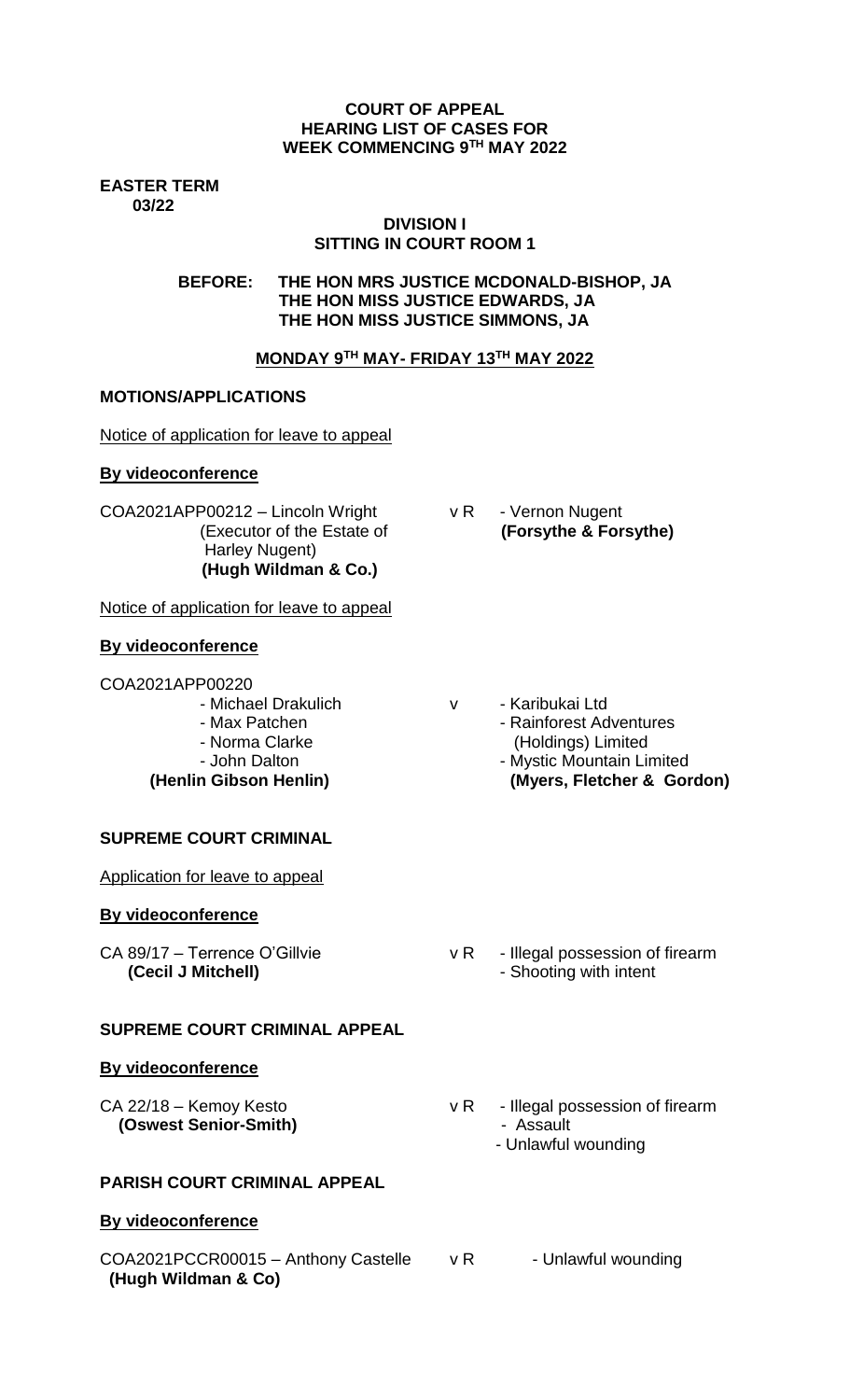#### **DIVISION II SITTING IN COURT ROOM 2**

# **BEFORE: THE HON MISS JUSTICE P WILLIAMS, JA THE HON MR JUSTICE D FRASER, JA THE HON MRS JUSTICE G FRASER, JA (AG)**

#### **MONDAY 9TH MAY- FRIDAY 13TH MAY 2022**

#### **MOTIONS/APPLICATIONS**

Without notice of application for permission to appeal

#### **By videoconference**

| COA2021APP00250                 |
|---------------------------------|
| COA2021CV00111 - Kadian Parkins |
| - Tashana Davis                 |
| - Sherine Hemmings              |
| - Racquel Robertson             |

- 
- Kennesha Dale

**(Ramsay & Partners)**

v - Cari-Med Group Ltd - Kirk – FP Limited **Asherings (Scher & Gordon)** 

Notice of application for extension of time within which to file notice of motion & notice of motion seeking permission to appeal to Her Majesty in Council

#### **By videoconference**

COA2022APP00006 COA2022MT00003

 $CA$  92/18 – Anthony Brown  $V R$   $V R$  - Illegal possession of firearm **(Zara Lewis)**  $\qquad \qquad$  **1 Illegal possession** of ammunition - Murder

Without notice of Application for leave to appeal and for stay of execution

#### **By videoconference**

COA2022APP00084 China Sinopharm International Corporation v - Rivi Gardner & **(Georgia Hamilton & Co)** Associates Ltd

# **CIVIL APPEAL**

# **By videoconference**

MA 7/17 – Richard Bonner v v - General Legal Council

**(Aston Spencer) (Myers, Fletcher & Gordon)**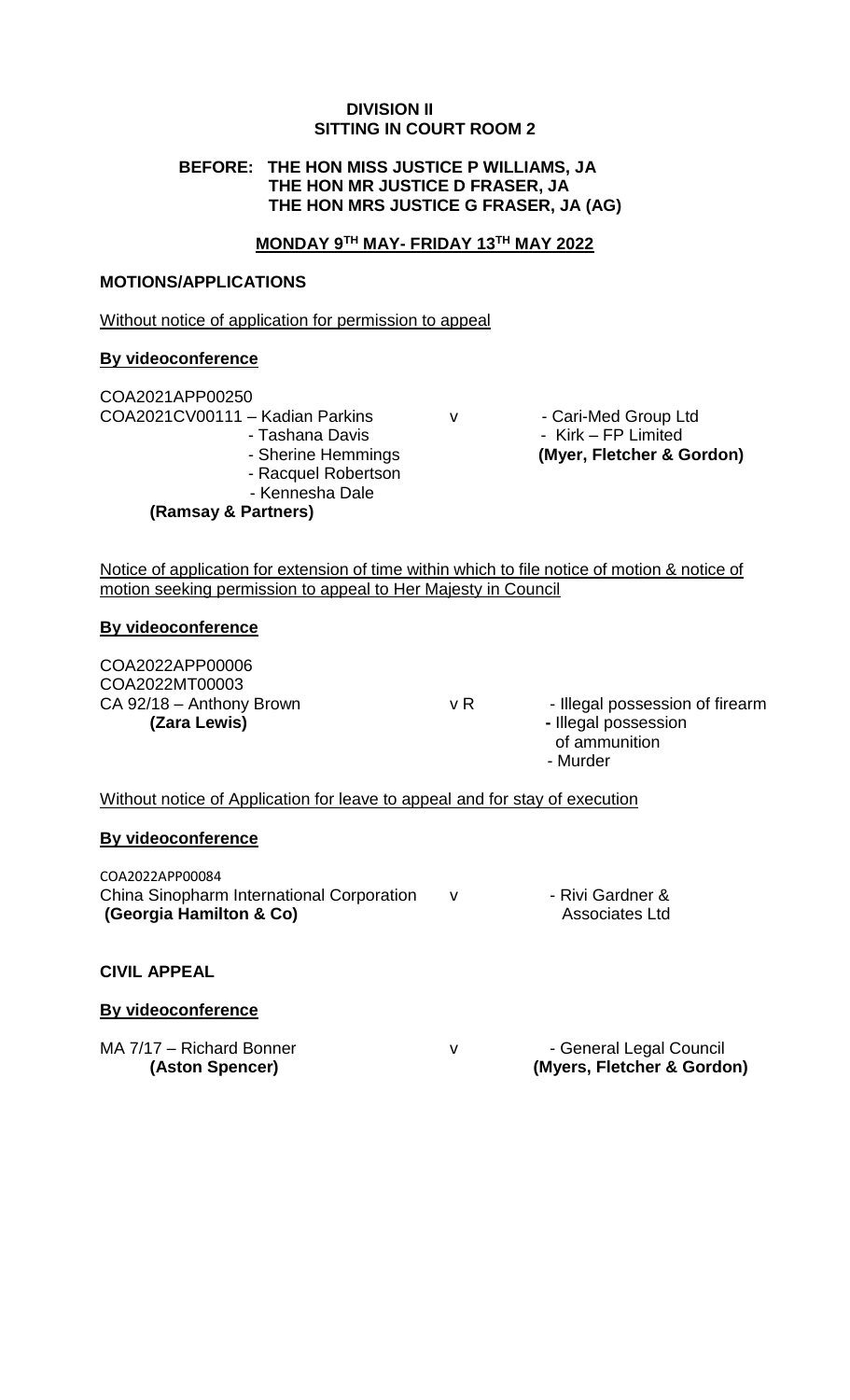#### **CHAMBERS**

# **BEFORE THE HONOURABLE MR JUSTICE D FRASER, JA ON TUESDAY 10TH MAY 2022.**

#### **Case management conference**

#### **2:00 PM – By videoconference**

- COA2021CV00001 Kadian Parkins v v Cari-Med Group
	- Tashana Davis Limited
	-
	-
	- Kennesha Dale

# **(Ramsay & Partners)**

#### **Case Management Conference**

#### **2:15PM- By teleconference**

SCCA 65/04 – Isaiah Patten v v Faren M Crane (Near relative of the deceased The Society of Lloyd McNab Joseph Patten by his mother **(Daly Thwaites & Co.)** and next friend Joan Green) - The Said Joan Green **(Samuels Samuels)**

- Sherine Hemmings - The Sherine Hemmings - Kirk – FP Limited - Racquel Robertson **(Myer, Fletcher & Gordon)**

# **BEFORE THE HONOURABLE MISS JUSTICE SIMMONS, JA ON TUESDAY 10TH MAY 2022.**

#### **Case management conference**

# **2:00 PM – By teleconference**

COA2022CV00013 – The Attorney General v - Maurice Arnold Tomlinson **(Director of State Proceedings) (Wilkinson Law)**

- The Churches **(Danielle Archer)** - Jamaica Coalition for a Healthy Society (**Richards, Edwards, Theoc & Ass.)** - Lawyers Christian Fellowship Ltd **(Lambie Thomas & Co.)** - Hear the Children's Cry **(Caroline P Hay, QC)**

#### **Notice of application for injunction pending appeal**

#### **2:15 PM – By teleconference**

COA2022APP00050 COA2021CV00076 In the Estate of Calvin Bartholomew Williams late of 2 Montclair Drive, Kingston 6, in the parish of Saint Andrew, deceased, Accountant

**(Nunes, Scholefield, Deleon & Co.) (The Administrator General of Ja.)**